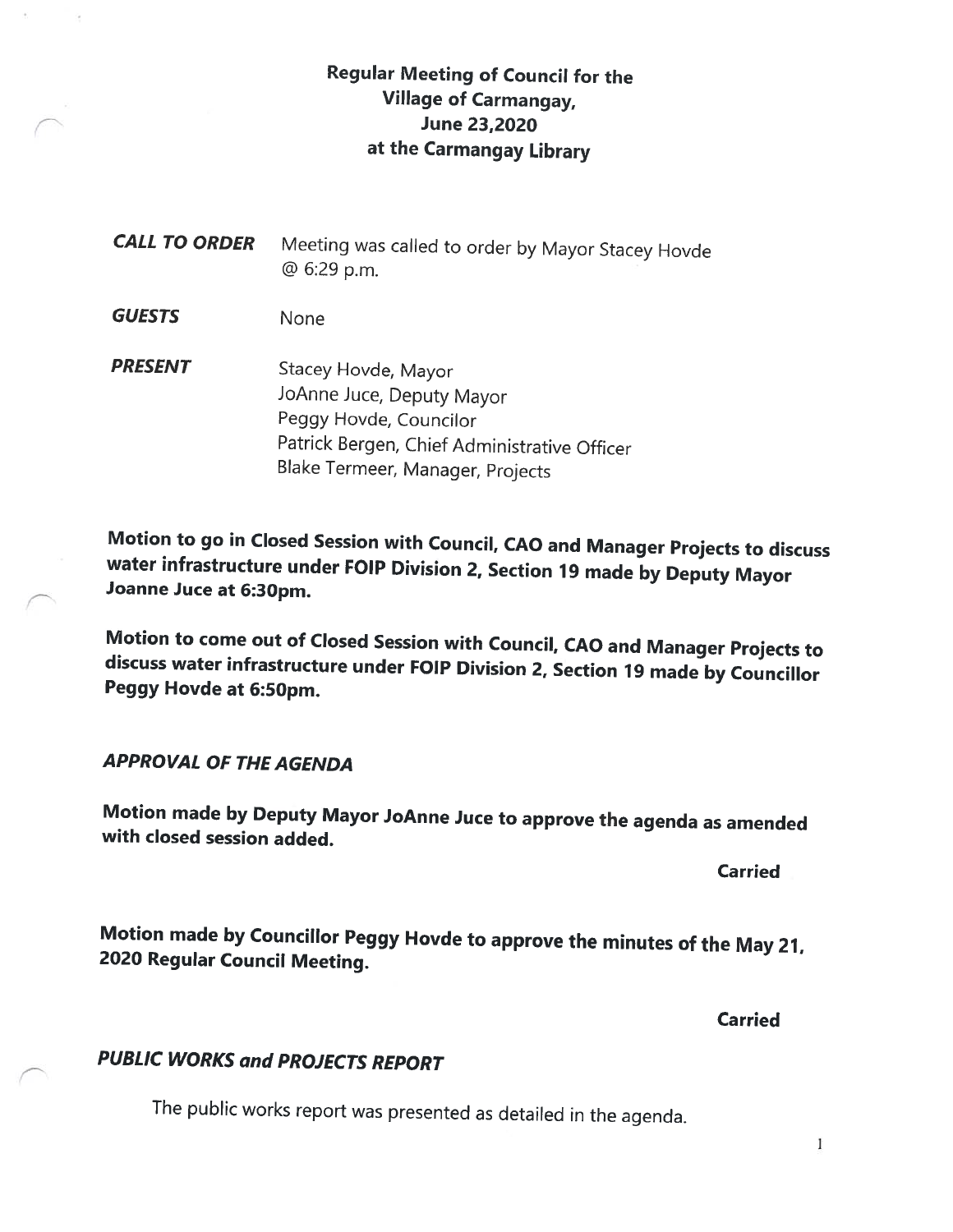#### ADMIN1STRA TOR REPORT

The public works report was presented as detailed in the agenda.

## Motion made by Mayor Stacey Hovde to accept reports <sup>a</sup> presented.

Carried

#### **CORRESPONDENCE**

None

#### FINANCIAL REPORTS

The financial report was presented as detailed in the agenda.

Motion made by Deputy Mayor Joanne Juce to accept the financial report. Carried

#### NEW BUSINESS

Downtown Parking Plan

Motion made by Councillor Peggy Hovde to direct the CAO to create <sup>a</sup> budget and <sup>p</sup>lan for the downtown parking.

Carried.

Motion made by Mayor Stacey Hovde to direct the CAO to investigate options to provide to the Carmangay Community Centre Association <sup>7</sup> land parcel to the north and the road portion to the south adjacent only to the existing building.

Carried.

McFarland Trail Next Steps

Motion made by Councillor Peggy Hovde to direct the CAO to bring back options for the development of <sup>a</sup> master <sup>p</sup>lan and high level budget for the Mcfarland Trail and adjoining lands by working with the community.

**Carried**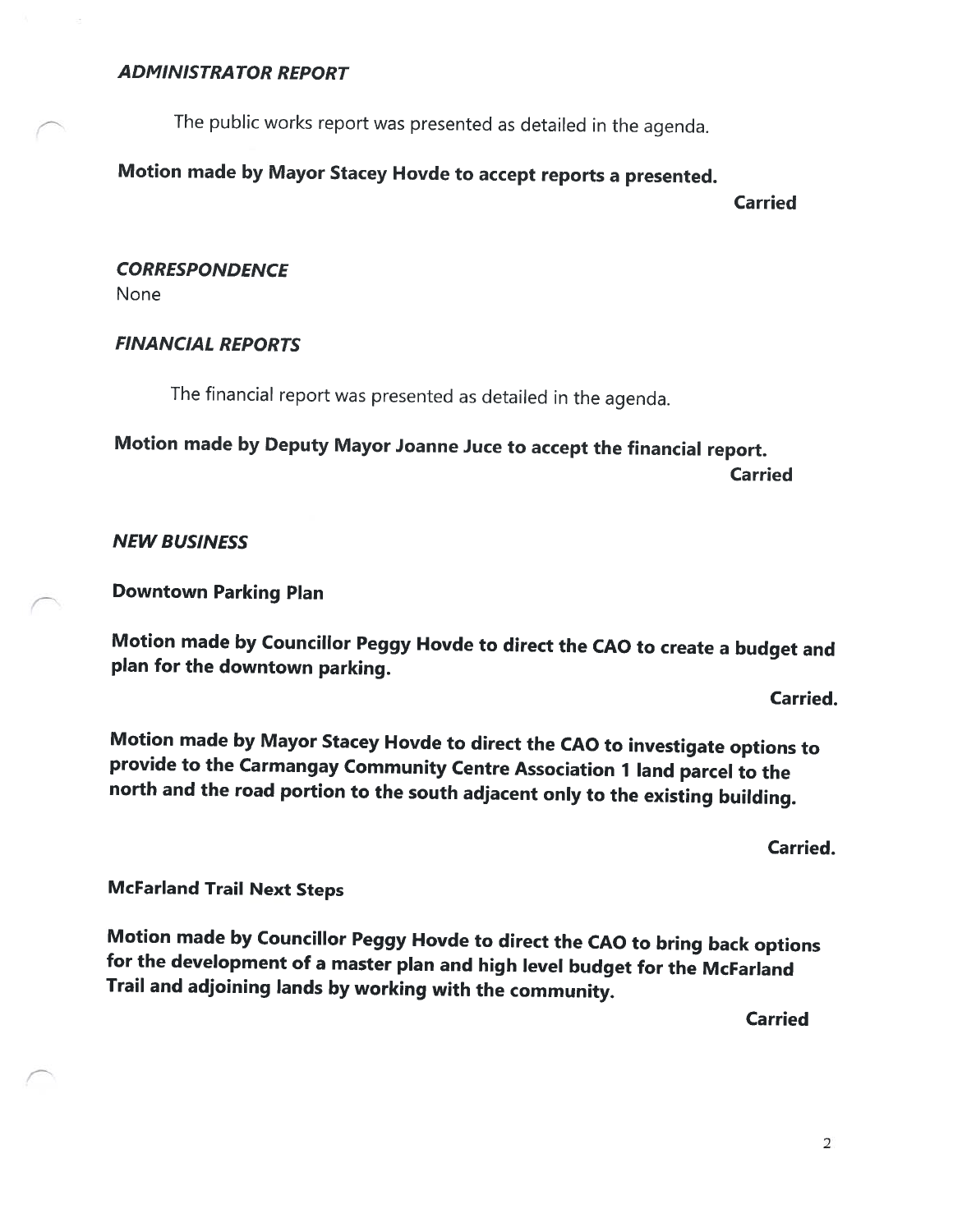Bylaw <sup>794</sup> Bylaw Consolidation Bylaw

Motion made by Mayor Stacey Hovde to adopt first reading of Bylaw <sup>794</sup> Bylaw Consolidation Bylaw.

**Carried** 

Motion made by Councillor Peggy Hovde to adopt second reading of Bylaw <sup>794</sup> Bylaw Consolidation Bylaw

Carried

Motion made by Deputy Mayor Joanne Juce for permission to adopt third reading of Bylaw <sup>794</sup> Bylaw Consolidation Bylaw

Carried Unanimously

Motion made by Deputy Mayor Joanne Juce to adopt third reading of Bylaw <sup>794</sup> Bylaw Consolidation Bylaw

Carried

Council Code of Conduct Bylaw

Motion made by Deputy Mayor Joanne Juce to adopt first reading of Bylaw <sup>795</sup> Council Code of Conduct.

Carried

Motion made by Councillor Peggy Hovde to adopt second reading of Bylaw <sup>795</sup> Council Code of Conduct

Carried

Motion made by Deputy Mayor Joanne Juce for permission to adopt third reading of Bylaw <sup>795</sup> Council Code of Conduct

Carried Unanimously Motion made by Mayor Stacey Hovde to adopt third reading of Bylaw <sup>795</sup> Council Code of **Conduct** 

Motion made by Councillor Peggy Hovde to rescind the Council Code of Conduct Policy Carried

Carried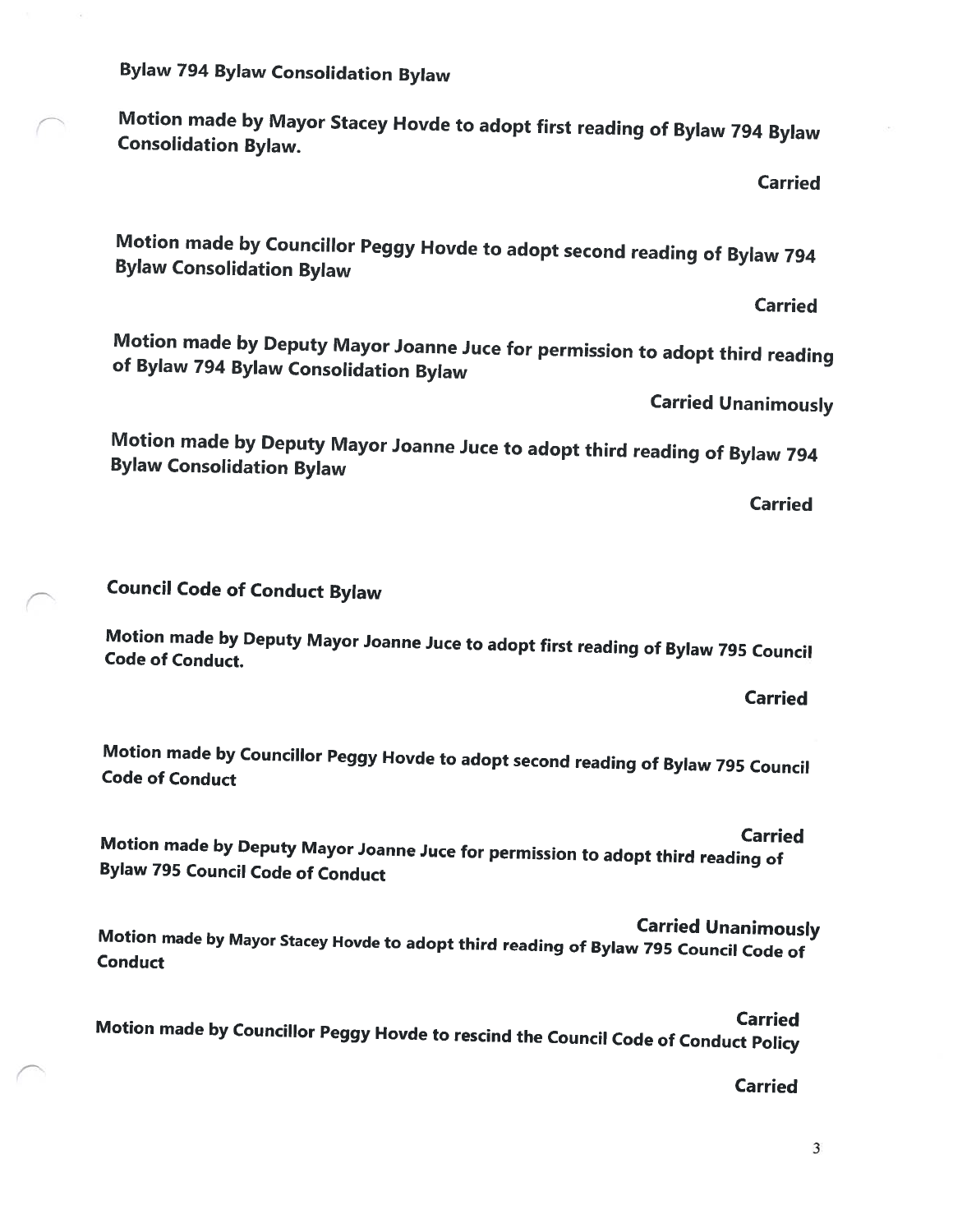#### Job Postings Update

Motion made by Mayor Stacey Hovde to direct the CAO to bring <sup>a</sup> <sup>p</sup>lan for Council's consideration to create opportunities for Carmangay young adults to have their first job.

Carried

#### REPORTS

a) ORRSC

None.

#### b) MARQUIS

The Marquis Foundation is seeking <sup>a</sup> new CAO.

## c) VULCAN DISTRICT SOLID WASTE

Mayor Stacey Hovde attended <sup>a</sup> VDWC meeting.

#### d) CARMANGAY AND DISTRICT LIBRARY BOARD None.

#### e) FCSS

Carrol Thomson, Director of FCSS has <sup>g</sup>iven her notice. <sup>A</sup> new Director is being sought.

#### f) SOUTHGROW

None.

g) TWIN VALLEY REGIONAL WATER COMMISSION None

# h) MAYORS AND REEVES OF SOUTHWEST ALBERTA

None

### i) CHINOOK ARCH

None.